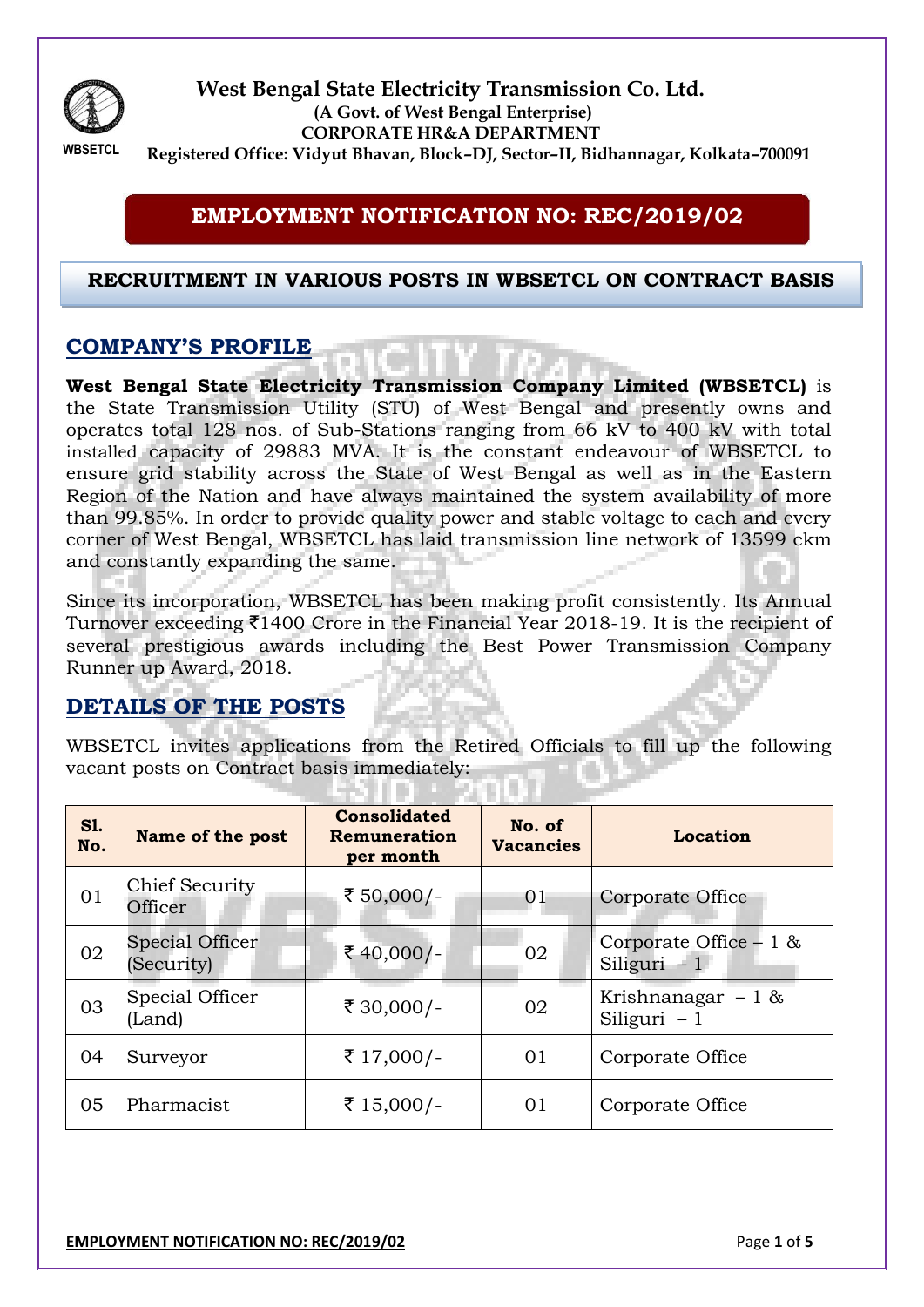# **AGE & REQUIRED QUALIFICATION:**

| S1.<br>No. | Name of<br>the post              | <b>Required qualification</b>                                                                                                                                                                                                                                                                                                                                              | Age as on<br>01.01.2019                                                                                                                                            |
|------------|----------------------------------|----------------------------------------------------------------------------------------------------------------------------------------------------------------------------------------------------------------------------------------------------------------------------------------------------------------------------------------------------------------------------|--------------------------------------------------------------------------------------------------------------------------------------------------------------------|
| 01         | Chief<br>Security<br>Officer     | Should have served as an Officer not below the<br>rank of Superintendent of Police for at least 2<br>years at the time of his / her retirement.<br>Should be a retired Officer of the Defense Services<br>not below the rank of Lt. Colonel or equivalent and<br>must have minimum 15 years of work experience<br>out of which at least 2 years must be as Lt.<br>Colonel. | $\bullet$ 60 to 62 years<br>retired<br>for<br>Police Officers<br>$\bullet$ 55 to 62 years<br>retired<br>for<br>Officers<br>of<br>Defence<br>the<br><b>Services</b> |
| 02         | Special<br>Officer<br>(Land)     | Graduate in any discipline from any recognized<br>University. Must be retired Govt. Officer having<br>served as SDLLRO/Dy. DLLRO / Spl. LAO/Addl.<br>LAO/ SRO-I / SRO-II for at least a period of 2<br>years before retirement in Land Department.                                                                                                                         | Between 60 to<br>63 years                                                                                                                                          |
| 03         | Special<br>Officer<br>(Security) | The candidate should have worked as an Officer<br>not below the rank of Dy. Superintendent of Police<br>for at least 1 year during his / her entire service<br>period. Preference will be given to<br>those<br>candidates who have served in different capacities<br>OCs / ICs / CIs / Zonal DSPs / SDPOs in their<br>career.                                              | Between 60<br>to<br>63 years                                                                                                                                       |
| 04         | Surveyor                         | The candidate should have retired as a Surveyor<br>or equivalent in or under Land Department of<br>Govt. of West Bengal. Experience regarding<br>preparation of Land Acquisition Plan including<br>field verification is essential.                                                                                                                                        | Between<br>60<br>to<br>63 years                                                                                                                                    |
| 05         | Pharmacist                       | Diploma in Pharmacy from a recognized institute   Between 60<br>recognized by AICTE. Must be a<br>pharmacist from Govt. of West Bengal / Other<br>Govt. Organisation / PSU                                                                                                                                                                                                 | to<br>retired 64 years                                                                                                                                             |

# **PERIOD OF ENGAGEMENT:**

- 1. The engagement will be purely contractual for 1 (One) year initially.
- 2. Depending upon performance, physical fitness and mental alertness the period of engagement may be extended from time to time till the Official attains the age of 65 years, subject to decision of the Competent Authority.
- 3. The contractual engagement may be terminated on serving 1 (One) month's notice from either side or on payment of 1 (One) month pay in lieu thereof.

# **OTHER BENEFITS:**

- 1. Besides the above stated remuneration, the selected candidate will be entitled to **Travelling and Daily Allowance** as per the rules of the Company whenever they go on official tour.
- 2. The selected candidate will be entitled to 7 days Casual Leave and 10 days Half Pay Leave (Commutable) for every 6 months duration. Casual Leave and Half Pay Leave will be admissible on pro rata basis for any period less than 6 months. No other kinds of leave will be admissible.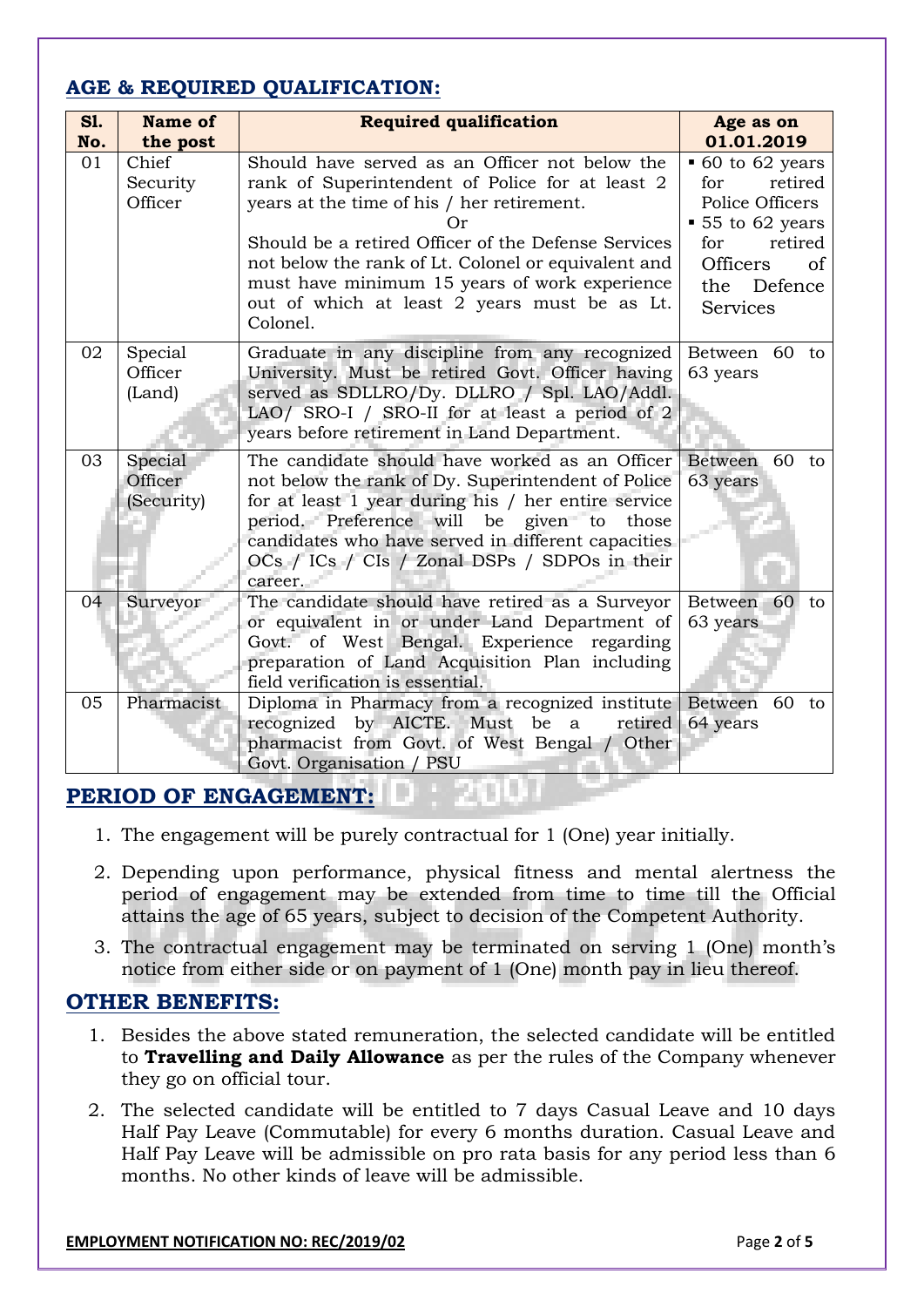- 3. He / She will be eligible to get Compensatory Casual Leave as applicable for regular employees.
- 4. He / She will be entitled to Medical Benefits for self-indoor treatment only as applicable for regular employees and not for any dependants subject to a limit of  $\text{\textsterling}50,000$ /- in a year where engagement is for 1 year. Persons covered under WBHS 2008, CGHS or similar other scheme is not entitled for the benefit. Sate Govt. Pensioners, even if not covered under WBHS 2008, will not be entitled to any medical reimbursement facility.
- 5. Telephone Bills of specified amount will be borne by the Company for the posts, mentioned at Sl. No. 1 to 3 of the notification.

#### **MODE OF SELECTION:**

Selection will be made on the basis of performance in the Personal Interview only*.* The Interview will be held at Vidyut Bhavan, Saltlake, Kolkata.

# **APPLICATION PROCEDURE**

Application format can be downloaded from the Company's website **www.wbsetcl.in on and from 21.06.2019.** Interested eligible candidates may submit the filled in Application Form along with the self-attested copies of certificates/ documents as proof of identity (Voter's Card/PAN Card/AADHAR Card), proof of age (birth certificate/Admit Card/Certificate of Secondary Examination), proof of educational qualification, proof of experience, Release Order from the last employer on superannuation, Pension payment Order (PPO) and two passport size photographs to **the General Manager (HR & A), WBSETCL, Vidyut Bhavan, 8th Floor, D-Block, Salt Lake, Kolkata - 700091** on or before **12.07.2019.** The envelope should be superscripted as "**APPLICATION FOR THE POST OF ………………… (mention the concerned post applied for)".**

No other mode of submission of Application is allowed.

#### **GENERAL INSTRUCTIONS:**

- **1.** All information regarding this recruitment process would be made available under '**Career'** section of the website of WBSETCL (i.e. [www.wbsetcl.in\)](http://www.wbsetcl.in/). Applicants are advised to check the website periodically for important updates.
- **2.** Prescribed criteria are minimum and mere possession of the same does not entitle the candidate to be called for interview.
- **3.** Candidates must have the ability to read, speak / write in **Bengali** language.
- **4.** WBSETCL, at its discretion may raise/relax the age and/or other criteria notified above.
- **5.** The short-listed candidates will be required to appear in the Personal Interview at their own cost. No TA/DA will be admissible.
- **6.** The details of interview schedule will be duly communicated to the shortlisted candidates.
- **7.** Recruitment will be done strictly as per merit in pursuance of the recruitment policy, other rules and guidelines of the WBSETCL.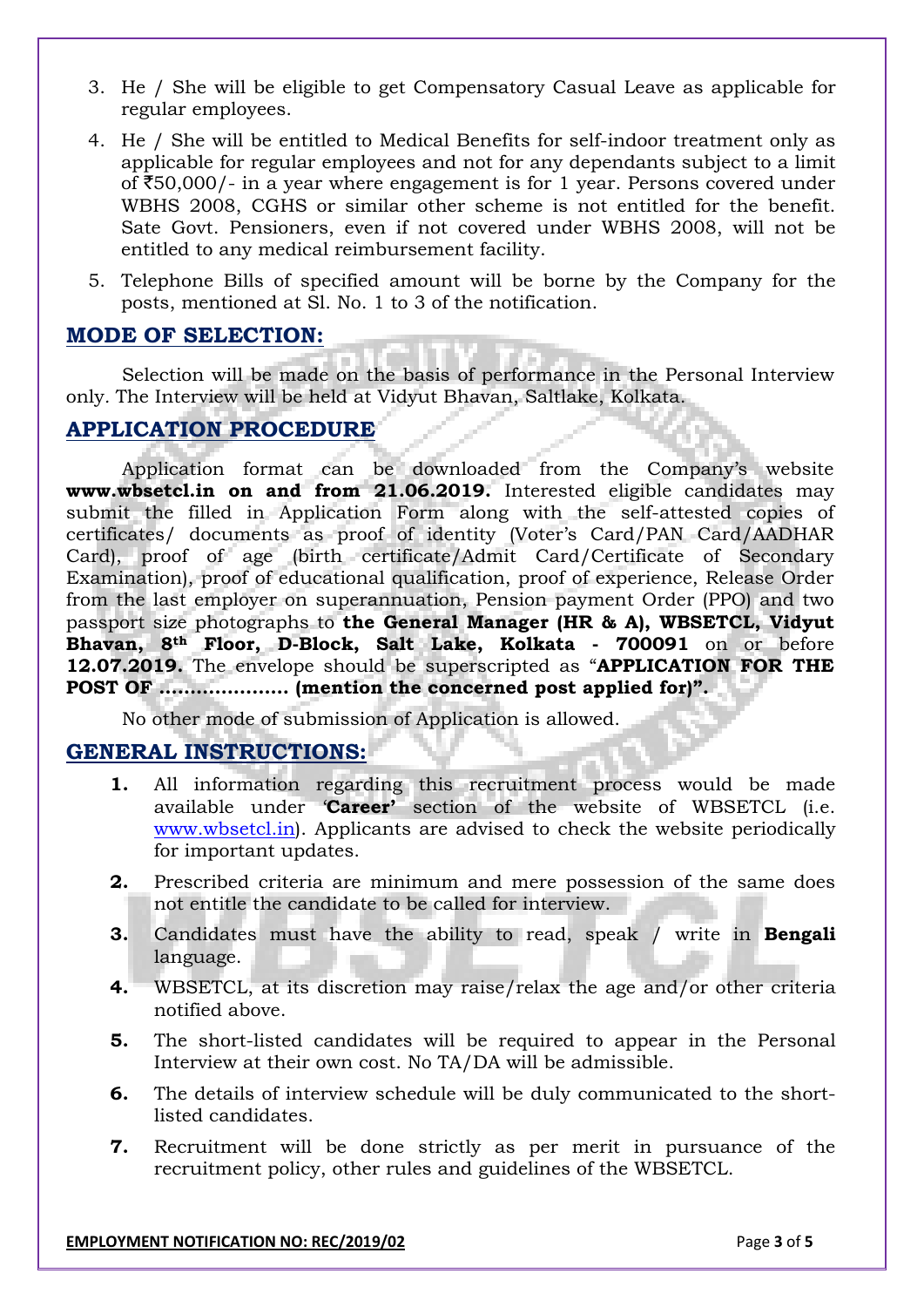- **8.** Canvassing in any form will summarily disqualify a candidate.
- **9.** While applying for the above posts, the applicant must ensure that he / she fulfil the eligibility criteria as per the notification and other norms mentioned above as on **01.06.2019**.
- **10.** Incomplete application will be summarily rejected. Application formats, not accompanying any of the valid credentials i.e. Proof of Identity, Age Proof, Educational Qualification, Professional Qualification, Work Experience, Disability Certificate (if applicable), Photograph and Signature, will be rejected.
- **11.** The original copies of the documents / Certificates will be verified at the time of interview.
- **12.** In case it is detected at any stage of recruitment/selection that a candidate does not fulfil the eligibility norms and/or that he/she has furnished any incorrect / false / wrong information or has suppressed any material fact(s), his / her candidature will automatically stand cancelled. If any of the above shortcoming(s) is / are detected even after appointment, his / her services are liable to be terminated.
- **13.** All details submitted in the Application Format will be treated as final and no subsequent changes will be entertained.
- **14.** WBSETCL will not be responsible for any delay/loss in transit in submission of documents within specified time. Application received after m. last date will neither be entertained nor returned.
- **15. Applicants must have a valid "Email ID" and "Mobile Phone Number"**, which should be kept active for the entire duration of the recruitment process. No change in email id will be permissible. WBSETCL shall not be responsible for any non-delivery of email/any other communication sent, due to invalid/wrong email id/mobile no.
- **16.** The decision of the Company in all matters relating to selection process shall be final and binding on the candidate.
- **17.** Depending on the requirement, WBSETCL reserves the right to cancel/curtail/enlarge/modify the recruitment process, if deemed necessary in the interest of the WBSETCL, without any further notice and without assigning any reason thereof. WBSETCL is not liable to compensate the applicant for consequential damages if any.
- **18.** In the interest of the Company, the Candidates, selected and appointed for a particular position, may be transferred to any of the unit of WBSETCL.
- **19.** Any proceedings in respect of any matter of claims / disputes arising out of this advertisement can be instituted in Kolkata only and the Courts / Tribunals / Forums in **Kolkata** only shall have exclusive jurisdiction to try any such dispute.